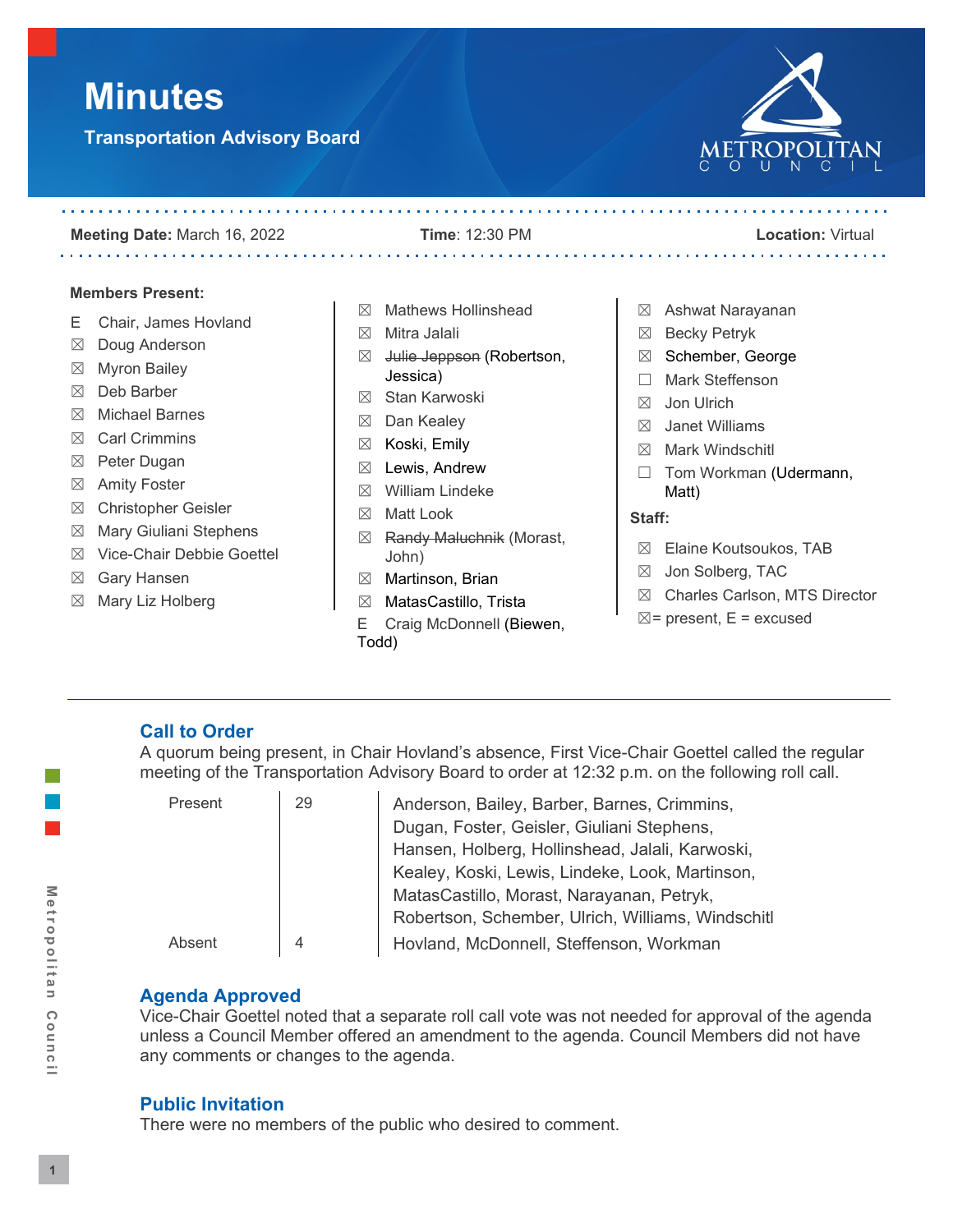# **Reports**

1. TAB Chair's Report – Jim Hovland

In Hovland's absence, there was no Chair's report.

2. Agency Reports - MnDOT, MPCA, MAC, Metropolitan Council, and Suburban Transit Authority MnDOT: Barnes reported on the IIJA and that safety numbers are improving. MPCA: There was no MPCA report.

MAC: Crimmins reported that COVID testing is still being done at the airport, results within 48 hours are free to Minnesota residents. Results within 24 hours cost between \$99 and \$199. Passenger levels are 110% over 2020. Job fairs are ongoing.

Metropolitan Council: Barber reported that Council meetings will be going back to in-person meetings in April and since TAB is subject to open meeting laws the office of general counsel is looking into if hybrid is an option. May will likely be an in-person meeting for TAB. The TPP amendment has moved through the Transportation Committee and the full Council.

STA: Kealey reported the following.

Ridership: Coming out of the pandemic, STA is seeing welcome signs of growth. MVTA: Overall Express ridership levels are 4x greater than this time last year. Services to U of M strong across the board with Maple Grove Transit reporting U of M express trips are back to normal ridership.

Microtransit: Microtransit and click to ride services have shown remarkable resilience and growth during the pandemic. MVTA Connect (on-demand): month over month ridership records for the past 1.5 years. Maple Grove expanded the MY RIDE service area to help address workforce transportation trips. We now serve all of Brooklyn Park, Brooklyn Center, Osseo and parts of Crystal, Robbinsdale, Plymouth and Rogers. Continued to grow SW Prime microtransit service to meet the travel needs of a post-pandemic world.

Transit Expansion: Expansion along the I-494 corridor including service to the Mall of America and MSP Airport. Expansion of service to Shakopee. Expanded the reach of our nonemergency medical appointment service, SW Prime MD, to more clinics and medical facilities.

Express Return: Seeing recent growth at transit stations in the suburbs and seeing Express ridership growth as more businesses resume working from downtown offices. Promoting Express services as more people return and with high gasoline prices. SouthWest has reestablished its reverse commute service along the I-35W corridor serving the new Lake St. Station, Downtown, and the U of M.

Sustainability: SouthWest has completed its Agency Sustainability Action Plan providing a roadmap that will make SWT a Net Zero Energy operation by 2050 through conversion to electric vehicles and adoption of sustainable clean energy initiatives. They have completed the conversion of a standard diesel to all electric, which will be in service this spring. MVTA will begin the development of a Sustainability Plan and Zero Emission Bus plan in 2022. Modernization: MVTA recently received a Buses and Bus Facilities Grant Program award of \$4.96 million for Burnsville Bus Garage Modernization Phase III; funding to be used for 1) state of good repair, 2) storage and maintenance area expansion, 3) energy efficiency improvements, 4) workforce center, and 5) carryover expenses from Phase I and II. SouthWest completed a \$4.5 million Garage Expansion and Modernization without using any State or Federal funds (funded using dollars generated from real estate activities). Plymouth Metrolink is in the process of developing a former strip mall site into a transit-oriented development with new transit facility along Hwy 169 at the border with New Hope. Safety: MVTA has increased facility safety and patrols and is collaborating with city PD partnerships to ensure rider and community safety.

TAC Report – There was no TAC report.

# **Approval of Minutes**

It was moved by Anderson, seconded by Windschitl to approve the minutes of the February 16,

Metropolitan Council